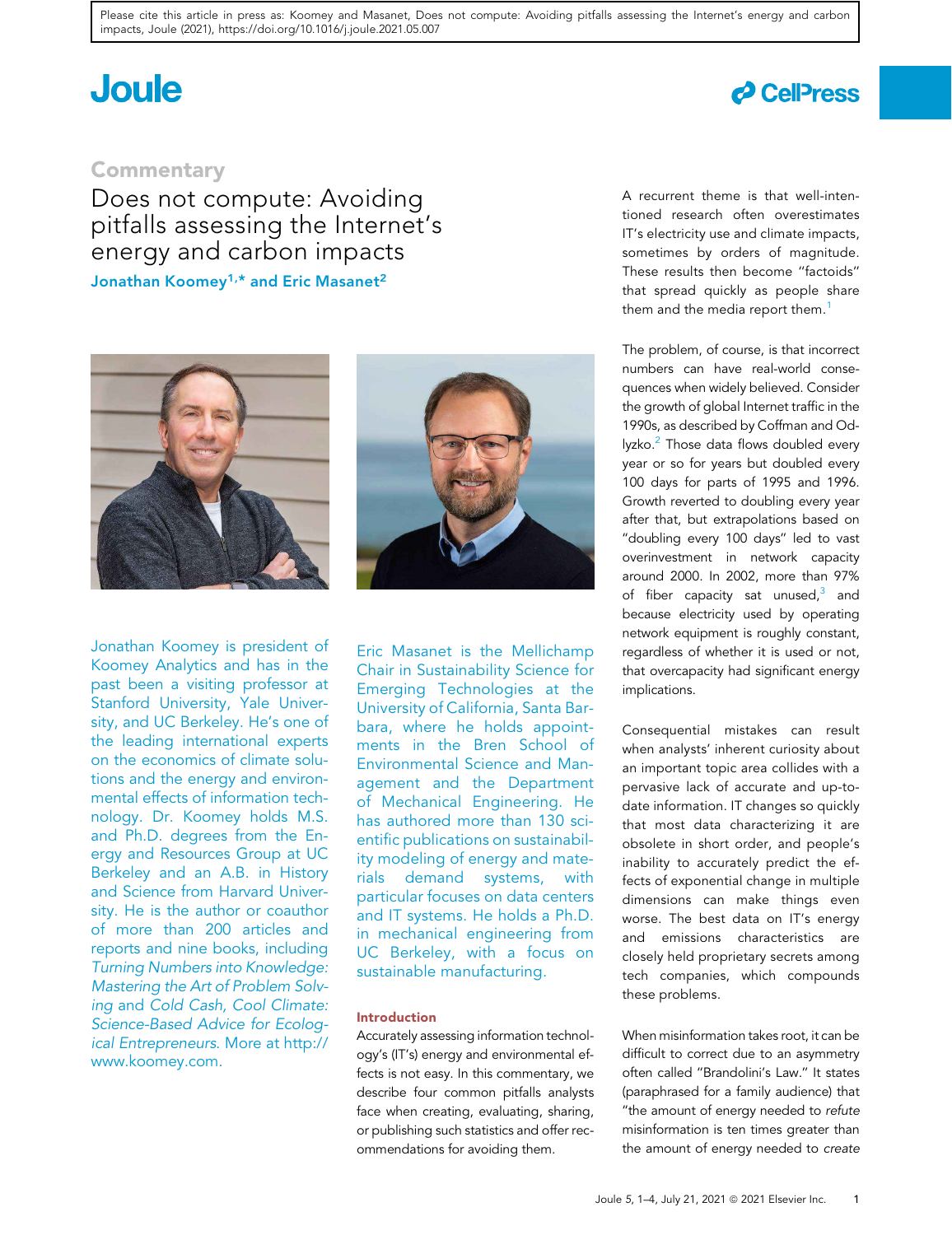## *c* CellPress



#### Figure 1. Annual energy use and network data flows for two large network providers, expressed as an index relative to 2016 = 1.0

Telefonica data start in 2015, and Cogent data start in 2016. Although data traffic increased by more than 3-fold since 2016, network energy use dropped by 2.4% (Telefonica) and 50% (Cogent) over the same time period, demonstrating that historical network energy use is not directly proportional to data traffic. Notably, Telefonica's data traffic jumped by 45% in 2020 due in part to COVID (compared to 2019), with no reported increase in network energy use. Cogent's electricity use dropped 21% from 2019 to 2020 even as data traffic increased 38%. Sources: https://www. cogentco.com/en/about-cogent/corporate-responsibility/our-environment and https://www. telefonica.com/en/web/responsible-business/report-2020.

misinformation.'' Rigorous research to produce accurate data will always trail misinformation, because it's harder and takes longer to get the numbers right. That systemic bias has become even stronger with the rise of social media, which has accelerated the pace of sharing factoids.

#### Four common research pitfalls

Perhaps the most common pitfall is that analysts conducting retrospective analysis or making projections ignore, misunderstand, or mischaracterize changes in key parameters over time. The challenge is three-fold:

- Rapid changes and pervasive data gaps make accurate, up-to-date assessments difficult or impossible.
- Analytical errors, failure to factcheck cited statistics, and inadequate documentation make accurate assessments less common than they ought to be.
- Analysts and the media often recycle published data long after they are no longer valid.

The past decade saw highly cited topdown projections of data-center energy use that either underestimated subsequent energy-efficiency gains<sup>4</sup> or ignored them altogether,<sup>5</sup> leading to predictions of massive energy-demand growth by the decade's end. Subsequent retrospective analysis<sup>6</sup> revealed that these simplified projections erred by failing to anticipate the huge energy-efficiency improvements that occurred in servers, storage, network, and power and cooling systems in the interim.

Sometimes efficiency increases will exceed growth in service demand, for example, in the case of Cogent, a major network provider that has tripled data traffic over the last 4 years while network energy use declined by 50%. Network operator Telefonica more than tripled data traffic while energy use stayed roughly constant over that same period (Figure 1). Sometimes service demand will increase more rapidly than efficiency, leading to growth in energy use, as is the case for cloud/hyperscale data centers

### **Joule Commentary**

globally.<sup>6</sup> However, it is almost never true that Internet electricity use scales exactly proportionately to growth in service demand.

A recent example of using outdated information is the BBC using an emissions intensity of email published in 2010 $^7$  to estimate the carbon emissions effects of email in 2020, without correcting for the large efficiency gains in processing, sending, and storing data over that period<sup>6,8,9</sup> or for improvements in the emissions intensity of electricity. In the UK, each kilowatt-h of electricity emitted less than half as much carbon dioxide in 2020 as it did in 2010. Many technology companies also purchased renewable power in recent years, which likely further reduced relevant emissions intensities.

Citing previous work without checking its rigor and accuracy is common in the face of pervasive data gaps, but it can accelerate the dissemination of questionable factoids that might otherwise remain obscure. This tendency has been documented for investment research reports in IT electricity use, $10$  but it happens in the academic literature as well.

Sometimes research is peer reviewed but still contains significant errors.<sup>11</sup> Sometimes research is accurately critiqued after publication, but disputed results are still highly cited.<sup>12,13</sup> A complicating factor is that not every study provides enough information to enable easy replication, which makes it difficult for other analysts to properly assess analysis results.

A second pitfall is assuming that shortterm changes in computing services must lead to proportional and immediate changes in electricity use. A recent example relates to the increase in data flows experienced by many networks from 2019 to 2020.<sup>14</sup>

Telefonica showed an increase in data demand above the trend in 2020 due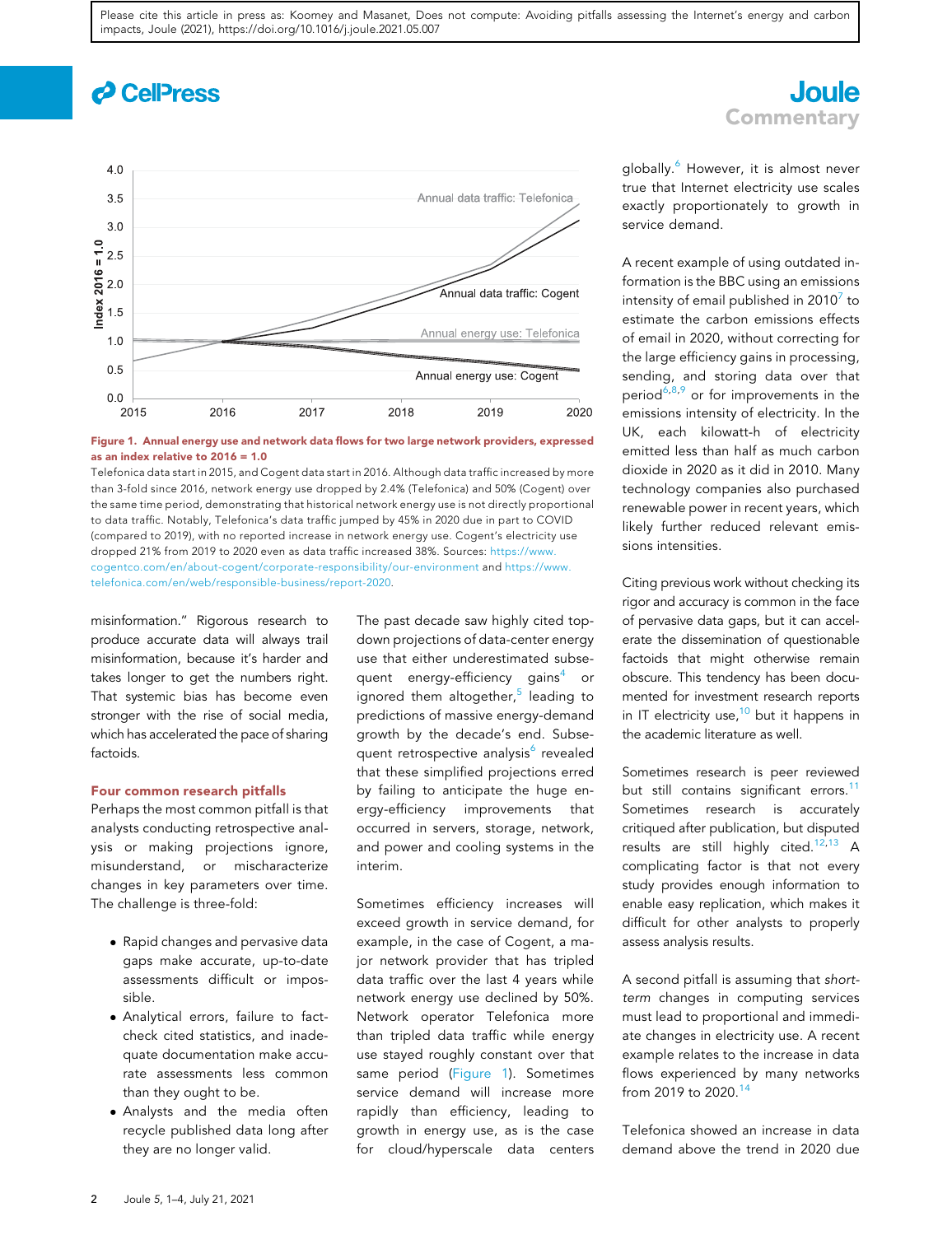### **Joule Commentary**

in part to COVID with virtually no change in network energy use, and Cogent registered a similar jump in data demand in 2020 while energy use declined 21% from 2019 (Figure 1). Models displaying the effect of increased short-term data demand that fail to account for non-proportionality between energy and data flows in network equipment risk yielding inflated environmental-impact results (like, for example, in Obringer et al.<sup>15</sup>). Most other IT equipment is not perfectly energy proportional either, a fact that analysts ignore at their peril, but this issue is especially acute for network equipment.

A third pitfall is making long-term projections, even if these projections explicitly account for technological change in efficiency and other key drivers of electricity use. IT changes so quickly<sup>16</sup> that even projections extending only a few years are highly uncertain (but can sometimes be valid and useful). Applying exponential growth rates in demand growth for more than a few years can result in eye-popping projected changes, 4,11,12 which invariably lead to media attention. However, the possibility of errors in such long-term forecasts is large, and small differences in assumptions can lead to significant variation in results. Researchers should resist the temptation to project IT electricity use beyond a few years (which is about how far into the future manufacturer product roadmaps extend) and should use caution in drawing conclusions from such extrapolations.

A fourth pitfall is drawing broad conclusions based on trends in only one part of the IT system. Analytical rigor comes from analyzing a whole system, which is often difficult due to pervasive data gaps. However, just focusing on one highly visible part of the system can give a mistaken impression about what's happening with the electricity used by the whole system. That is

because changes in one part of the IT system often offset changes in other parts of the IT system, and such substitution effects are real and powerful.

For example, the tremendous growth in the cloud data-center segment (which includes the world's largest ''hyperscale'' data centers) has led some to predict massive future growth in global data-center energy use.<sup>17</sup> Between 2010 and 2018, the workloads hosted by this segment increased by 2,600%, whereas its estimated electricity use increased by 500%.<sup>6</sup> Despite the rapid growth of this segment, the global energy use of all data centers grew far more modestly, rising by less than 10%.6

Much of the compute output from cloud/hyperscale data centers has displaced traditional in-house data centers that use several times more electricity to perform the same tasks. $6$  As long as there are still inefficient facilities to displace, large increases in demands for computing need not drive large increases in total electricity use.

#### How can we do better?

Industry must improve data sharing Each of the four pitfalls traces back to pervasive data gaps, which still pose a substantial problem for future research. Most such data gaps result from reluctance among tech companies to share the latest proprietary information.

Some broadband and mobile internet providers have released network energy-intensity data over time. Some data-center companies have released data on their infrastructure efficiency, use of renewable power, and sometimes even overall data-center energy use. However, comparatively few global companies have released such data, and those data often lack the granularity necessary for analysts to understand technology trends. The industry still needs to develop consistent cross-industry protocols for assessing drivers of low emissions. More companies need to report such information, and they need to focus measurements of zero-emissions electricity on hourby-hour accounting instead of the annual accounting now common for most companies.

The analysis community can also help. Performance and efficiency metrics for IT are difficult to create, and where they exist are a closely guarded proprietary secret for virtually all companies. Information technology workloads vary greatly, and developing benchmarks is difficult even within companies (and is even harder for enabling crossindustry comparisons). One way for analysts to help industry overcome its reluctance to release metrics of IT efficiency and performance would be to develop indices of progress in IT efficiency over time for servers, storage, and networking. This approach could allow companies to share internal trends in IT efficiency without revealing sensitive information like numbers of transactions or other business drivers. Efficiency would need to be measured with standard protocols for assessing service demand and rely on measured energy use for each type of IT equipment, with safeguards for keeping key data proprietary. More research is also needed to help develop such metrics.

#### Analysts must report results more precisely and transparently

Analysts should always separately report electricity use, emissions intensities, and absolute emissions, giving exact dates and locations to which these estimates apply. This practice helps avoid confusion when numbers are used by other researchers. Analysts should avoid averaging key parameters over long periods for these fast-moving technologies. And of course, analysts should release complete information to enable replication of calculations by others, which is a hallmark of an open and rigorous scientific process.